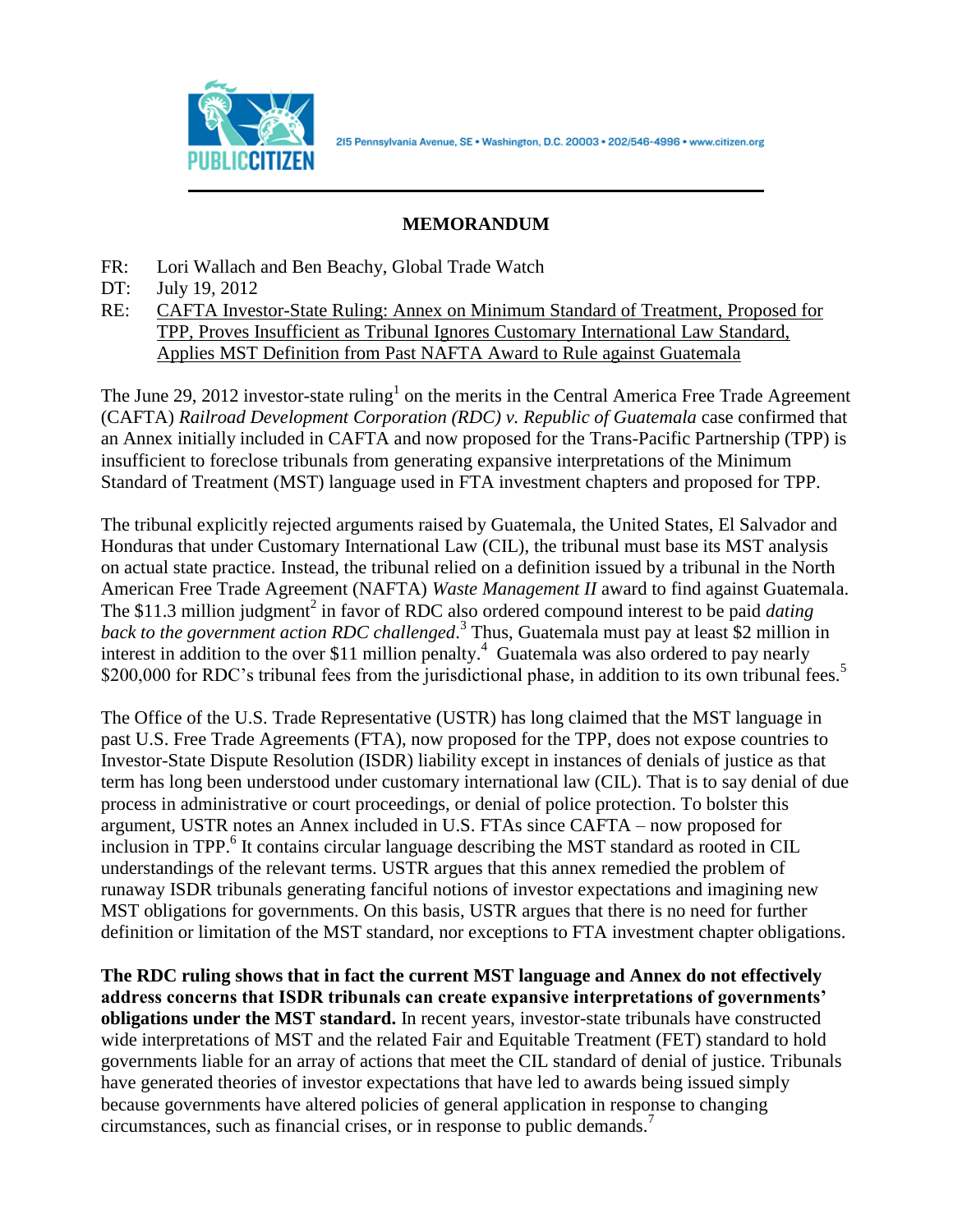**BACKGROUND**: The dispute between RDC and the Guatemalan government arose over RDC's operation of Guatemala's railway system. In 1997, nine years before CAFTA went into effect, RDC won a concession and concluded several key contracts with the governmental railway agency to operate the country's newly-privatized rails for 50 years.<sup>8</sup> After initially reopening several defunct rail lines, RDC's progress slowed. After a decade, the company had only completed one of the five phases required to restore the rail system. In particular, RDC started, but did not finish, a planned corridor to link Guatemala with Mexico.<sup>9</sup> It seems that RDC's sluggish investment stemmed from sub-par financial performance—in its first eight years, the company was not able to turn a profit on its Guatemala operations, a fact that the tribunal acknowledged.<sup>10</sup>

After months of negotiations with RDC failed to produce results, in August 2006, Guatemala's executive branch declared one of RDC's contracts to be *lesivo*—or injurious to the interests of the State. The concept of *lesivo*, a product of the Spanish legal system, reserves the right for the executive branch to declare that an administrative act, including a government contract, is contrary to the public interest. At least six Latin American countries have included the *lesivo* process in their legal code for decades.<sup>11</sup> Guatemalan law has reserved this right since 1928, long before RDC obtained its concession or signed any contracts with the government.<sup>12</sup> Indeed, Guatemala noted that the *lesivo* procedure has played a key role in the country's own constitutional checks and balances, and was a well-known feature of the country's legal system before RDC chose to sign its railway contracts.<sup>13</sup>

In Guatemala, an executive declaration that a contract is *lesivo* initiates a legal process in which an administrative court weighs the executive branch's claims that a contract contravenes the public interest against the defense presented by the contractor. The contractor has the right to appeal the resulting decision to the Supreme Court.<sup>14</sup> The government of Guatemala has declared contracts with domestic entities to be *lesivo* on 14 occasions.<sup>15</sup> In these cases, the Guatemalan companies had the opportunity, just as RDC did, to challenge the *lesivo* declaration through the country's administrative tribunals and Supreme Court.

**RDC'S ISDR CLAIM**: While defending itself in Guatemala's *lesivo*-prompted administrative court process, RDC also launched an investor-state attack under CAFTA through the International Centre for the Settlement of Investment Disputes (ICSID). Claiming that the mere declaration of *lesivo* violated its CAFTA investor rights, RDC demanded \$64 million in compensation from one of the hemisphere's poorest countries. RDC argued that the *lesivo* declaration itself had gravely tarnished the company's image, causing it to lose business contracts, lines of credit, potential investors, and even police protection.<sup>16</sup> (At the same time, RDC's railway concession remained in effect, as did all of its governmental contracts, allowing the company to continue earning associated income up through the present.<sup>17</sup>)

RDC claimed that Guatemala's *lesivo* constituted an indirect expropriation of its investment, violated national treatment, and failed to satisfy the company's CAFTA-guaranteed "minimum standard of treatment." The tribunal found against RDC on the first two claims,<sup>18</sup> but upheld the MST claim. CAFTA includes the standard MST formulation, stipulating that governments must grant foreign investors a "minimum standard of treatment" that is "in accordance with customary international law, including fair and equitable treatment.<sup>"19</sup>

**THE TRIBUNAL'S ELASTIC INTERPRETATION OF MST EXTENDS BEYOND STATE PRACTICE:** Via non-disputing party submissions, the United States, El Salvador, and Honduras joined Guatemala in arguing that the MST obligation to comply with "customary international law"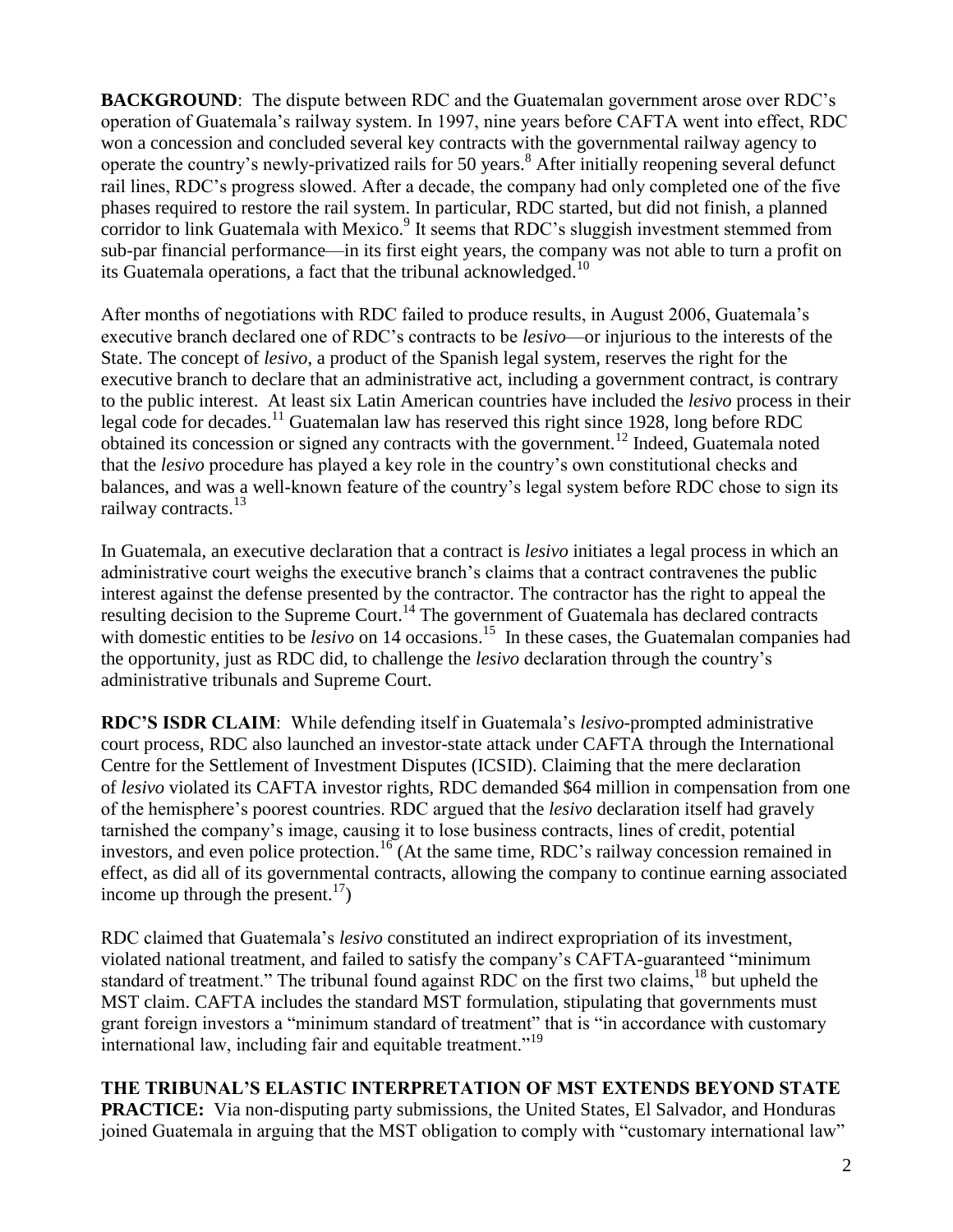should be interpreted as the law practiced by "states themselves," rather than being based on the pronouncements of other ISDR tribunals.<sup>20</sup> Despite the inclusion of the USTR-vaunted CIL Annex, the tribunal explicitly declined to limit its consideration of "customary international law" to state practice.

Instead, taking the view that MST is an ever-evolving standard, the tribunal borrowed an interpretation from the NAFTA investor-state *Waste Management II* award, which established its own test: "… the minimum standard of treatment of fair and equitable treatment is infringed by conduct attributable to the State and harmful to the claimant if the conduct is arbitrary, grossly unfair, unjust, idiosyncratic, is discriminatory and exposes the claimant to sectional or racial prejudice, or involves a lack of due process leading to an outcome which offends judicial propriety – as might be the case with a manifest failure of natural justice in judicial proceedings or a complete lack of transparency and candor in an administrative process." The NAFTA award also noted: "In applying this standard it is relevant that the treatment is in breach of representations made by the host State which were reasonably relied on by the claimant.<sup>"21</sup>

While noting that the interpretations in other arbitral rulings are no substitute for the "state practice" that lies at the core of determining the customary international law that defines the minimum standard of protection owed to aliens, the tribunal nonetheless relied on the interpretation of the NAFTA tribunal in the *Waste Management* case to rule against Guatemala.

The tribunal also suggested that the actual state parties to CAFTA misunderstood the pact's MST requirements and also CIL.<sup>22</sup> In dismissing the CAFTA signatory countries' arguments that the MST standard evolves only as does actual state practice, the panel noted that the governments' own citations to NAFTA and CAFTA case law demonstrated that arbitral decisions contribute to the understanding of international investor rights. $^{23}$  The tribunal also explained its reliance on past tribunals' rulings in NAFTA ISDR cases by noting that the definition of investors' MST rights are "constantly in a process of development."<sup>24</sup> Proceeding with this elastic interpretation, the tribunal declared that the Guatemalan government's *lesivo* fell into the MST definition of "arbitrary, grossly unfair, [and] unjust" generated by the tribunal in *Waste Management II.*<sup>25</sup>

The tribunal's ability to exercise such discretion is precisely what the U.S. CIL MST annex was ostensibly designed to foreclose. Yet despite inclusion of the annex in CAFTA, by deciding that past tribunal awards are part of CIL, the panel once again imposed an elastic MST standard, created in one panel award written by three attorneys deciding a specific case. Certainly in signing an international agreement that binds countries to meet a legal standard, governments must have greater certainty as to what their commitment comprises. This ruling suggests that, the U.S. annex notwithstanding, the MST standard now being proposed for TPP would remain open to whatever creative legal theories a tribunal may generate, rather than the actual practices of sovereign states.

## **BY EXPANDING BEYOND DENIAL OF JUSTICE ANALYSIS, TRIBUNAL DECIDES AGAINST GUATEMALA EVEN AS CLAIMANT IS EXERCISING DOMESTIC DUE**

**PROCESS:** In applying the *Waste Management II* standard, the panel's analysis focused both on the particular declaration of *lesivo*, and on the usage of *lesivo* in general. Before proceeding to this analysis, it is important to understand how Guatemala's *lesivo* process operates, as this also underscores the enormous discretion provided to ISDR tribunals under the current rules. Most importantly, under the *lesivo* process, the company's disputed contract remains intact until 1) Guatemala's administrative court (the *Contencioso Administrativo*) rules on the legitimacy of the *lesivo* declaration, and 2) either the company decides not to appeal that decision or the Guatemalan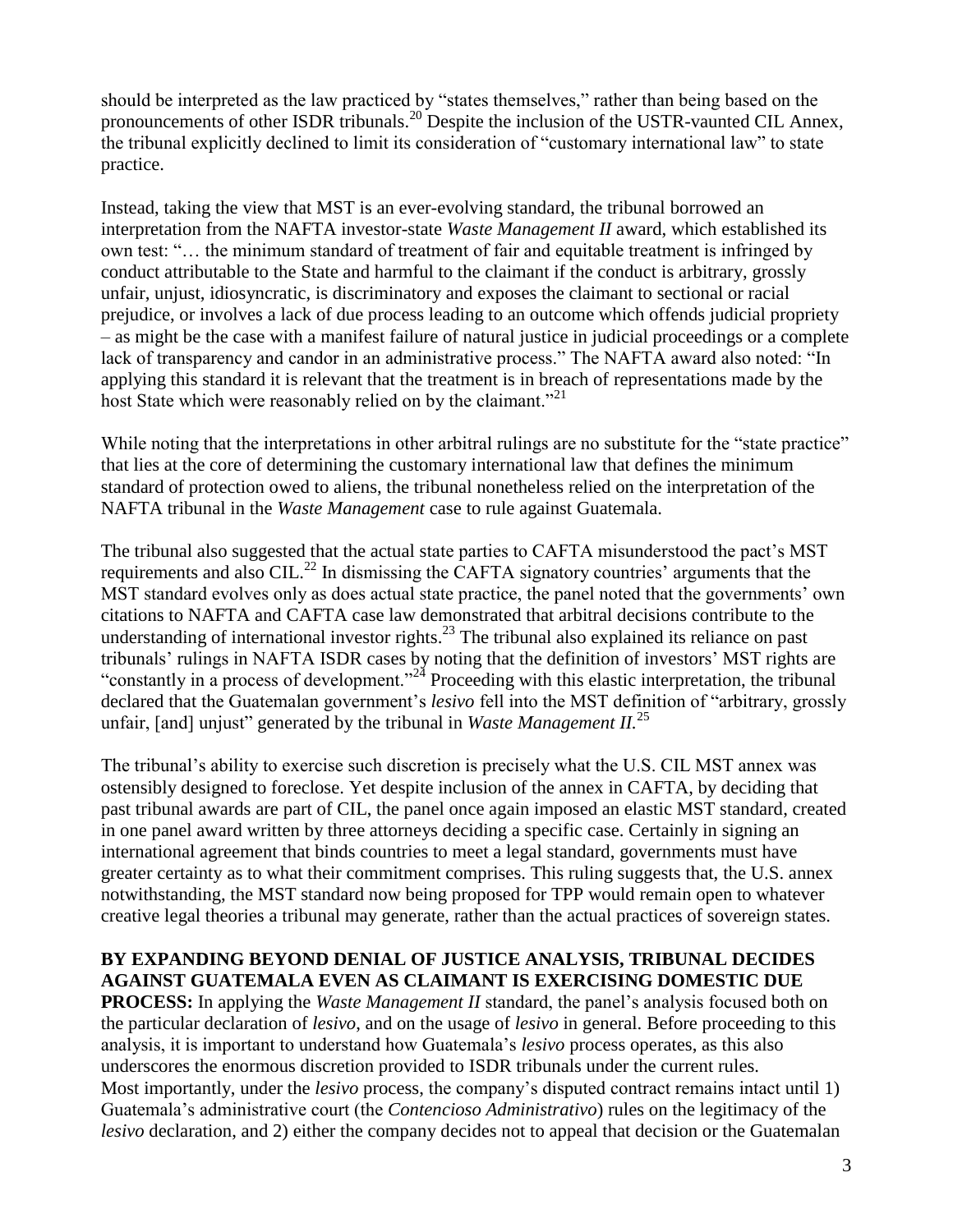Supreme Court rules on an appeal. Indeed, even while litigating its ISDR attack on Guatemala's very initiation of the *lesivo* process, RDC was availing itself of the due process protections provided under that process.<sup>26</sup> Meanwhile, RDC continued to earn revenue under its Guatemalan railway contract for the nearly six years since the *lesivo* declaration.<sup>27</sup> (Under the tribunal's decision, RDC will revoke its contract rights once Guatemala pays the company the awarded amount.)<sup>28</sup>

Thus, while a *lesivo* declaration could certainly be used by a government to make unjustifiable claims, it is extremely worrisome that this tribunal pronounced Guatemala's mere initiation of the *lesivo* process to be a violation of RDC's rights under the MST standard. As is noted by the tribunal in the award, the *lesivo* declaration is not actually a binding decision, but merely the beginning of a legal process. The Guatemalan administrative and court processes – providing a contractor the opportunity to present its case before an administrative court before any action is taken, and then still appeal the resulting decision to the country's Supreme Court – fits squarely into the CIL "denial of justice" standard of requiring due process.

The fact that RDC was taking advantage of these due process rights by "fully participating" in the domestic administrative court process did not deter the tribunal.<sup>29</sup> On this point, the arbitrators opined that investors should be given the right to be heard under ISDR before a government has made a final decision on a matter, or has taken action to alter the contract in question.<sup>30</sup> That the tribunal had the discretion to move this case to the merits phase while domestic procedures were still underway highlights another aspect of current FTA investment chapter rules that requires significant change.

## **THE TRIBUNAL'S OVERSTEPPING APPLICATION OF ITS BORROWED MST**

**STANDARD:** Having decided that the mere initiation of the *lesivo* process could violate its expansive MST interpretation, the tribunal took issue with the government's basis for the *lesivo* declaration. (The government's formal rationale was that a railroad equipment contract with RDC had not passed through the proper legal channels and was thus invalid.<sup>31</sup>) The tribunal then inserted itself unabashedly into the complexities of Guatemala's domestic contract and administrative law. The tribunal contemplated whether a lack of administrative ratification for equipment contracts constitutes sufficient grounds for *lesivo* declarations,<sup>32</sup> and posited theories on the unstated motivations of Guatemala's Attorney General in starting the *lesivo* process.<sup>33</sup> Effectively, rather than reviewing whether RDC was provided with due process, the tribunal took upon itself to rule on the merits of RDC's challenge underway in the domestic *lesivo* review process.

Such an intrusion into domestic process sets a concerning precedent. For instance, U.S. administrative procedures afford companies similar, if not more restricted, rights as those provided to RDC under Guatemala's *lesivo* process. Under the U.S. domestic legal system, a firm has limited, specific bases for challenging agency decisions under the Administrative Procedure Act, which sets the terms for administrative and court proceedings related to U.S. executive branch rulemaking processes. That is to say that a firm can claim that a government agency or official has acted in an arbitrary or capricious manner in *implementing* the statutorily-set procedures for rulemaking that Congress established.<sup>34</sup> And, when a firm shows that the process has been arbitrary or capricious, the U.S. court does not substitute its judgment for the agency's. Rather, it may invalidate a regulation, but it then orders the agency to follow proper process to issue a new regulation. When it comes to U.S. government contracts, there are even higher degrees of judicial deference.<sup>35</sup> However, the message from the RDC ruling is that if a country does not want ISDR tribunals assuming the authority to second-guess such domestic administrative procedures (even if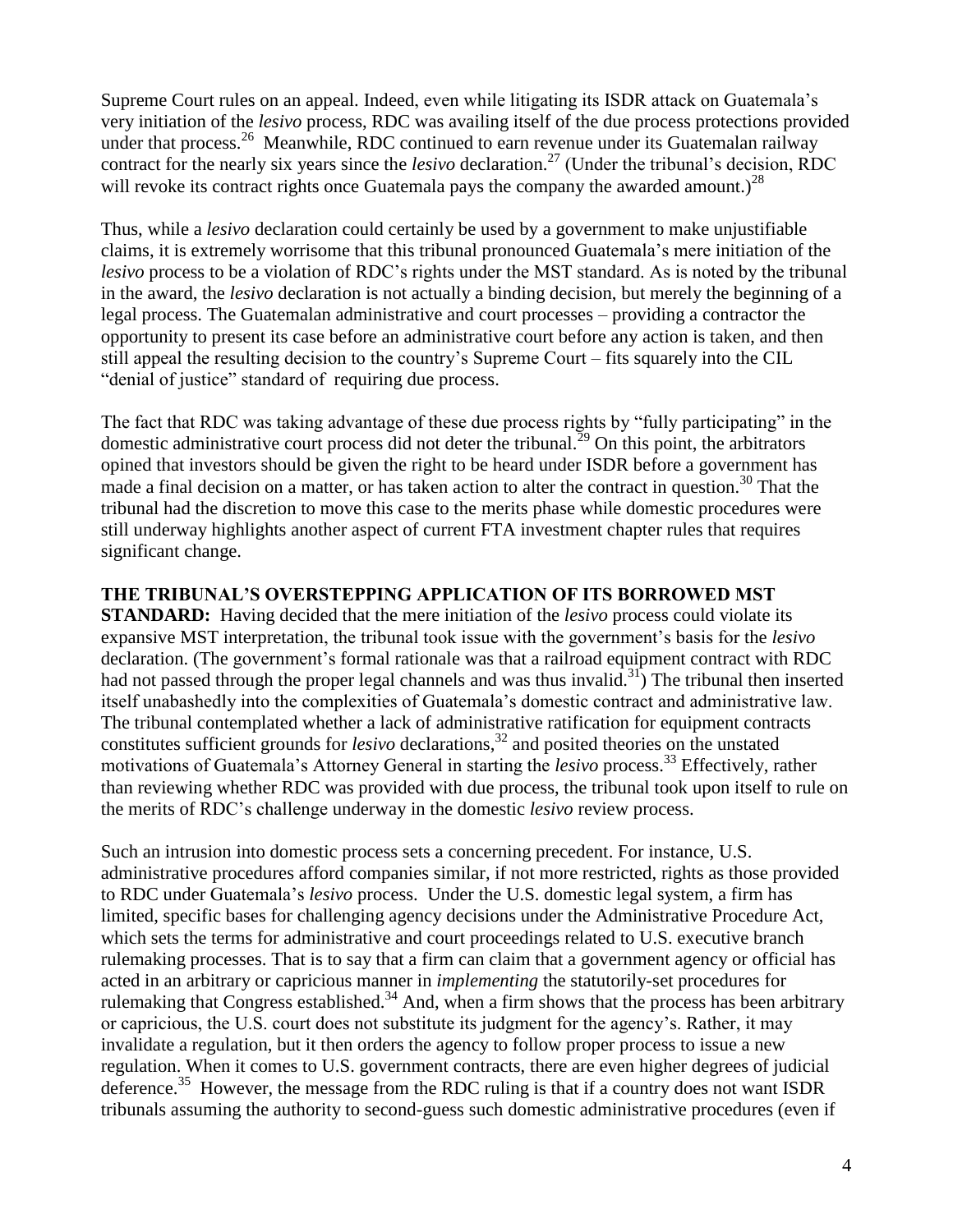they meet the CIL due process standards), then the country should not sign agreements with investor-state enforcement.

**THE TRIBUNAL'S SWEEPING PRONOUNCEMENT:** With implications that extend well beyond Guatemala and the facts of this case, the tribunal then proceeded to pronounce that the very concept of *lesivo* generally clashed with the MST standard, averring that *lesivo* pronouncements in general have abusive tendencies. It concluded that any future usage of the *lesivo*, except in "truly exceptional circumstances such as in cases of corruption," could well violate CAFTA's guaranteed minimum standard of treatment for investors.<sup>36</sup>

This is a very troubling development. First, had the tribunal applied a denial of justice analysis based on practice of states, there would be no basis for such a sweeping declaration given the due process protections of the Guatemalan *lesivo* policy. Second, effectively, the tribunal declared that once a government signs a contract with a foreign investor that can claim MST obligations, the government is largely proscribed from terminating that contract using its non-discriminatory domestic procedures. This does not hold for domestic firms, spotlighting how the current MST standard provides foreign investors with greater rights than domestic firms, investors or contractors.

Moreover, it is quite remarkable that the tribunal considered it within its bounds to broadly pronounce legitimate *lesivo* usage as limited to "truly exceptional" cases. In doing so, three lawyers operating in a tribunal initiated by one private foreign investor deemed it appropriate to unilaterally truncate a public policy employed by a half-dozen sovereign states. Such audacity highlights why the ISDR system faces growing opposition by jurists around the world. Surely governments' use of the *lesivo,* or similar procedures to terminate a contract while providing due process for a contractor, could be legitimate for a wider array of circumstances. What if an oil company operating under a government-granted concession contract spilled tons of crude near the country's coastline through gross negligence in the operation of an offshore oil rig? Would it be permissible for the executive branch to accuse the contract of being "injurious to the interests of the state" and seek to terminate it or change its terms? The tribunal's blithe announcement that *lesivo* may be nearly categorically CAFTA-illegal is yet another example of how the current ISDR system and current investor protection standards unacceptably impinge upon the policy space that governments require to meet their obligations to their citizens.

**CONCLUSION:** This initial analysis focuses mainly on the controversial MST analysis issued by the tribunal, given that this is the first ISDR tribunal to interpret – and ignore – the MST Annex included in U.S. FTAs since CAFTA and proposed for the TPP. While further analysis of the ruling can reveal additional insights, at its core the ruling demonstrates that past MST language and the MST Annex do not remedy the serious problem of runaway ISDR panels fabricating new obligations for signatory governments that unacceptably limit the policy space required to fulfill their normal functions.

While this memo delves into the weeds of legal interpretation, it is worth noting in conclusion what this ruling means practically. Guatemala still does not have a functioning national railroad. Indeed, after falling into financial troubles, RDC did not progress beyond phase one of its five-phase obligation, even as it continued to earn revenues on its concession. Even so, the government has been slapped with over \$13.7 million in damages, compound interest charges and tribunal costs.<sup>37</sup> Meanwhile, Guatemala and any other country subject to the current MST standard and ISDR are on notice that applying non-discriminatory domestic procedures to foreign contractors, even if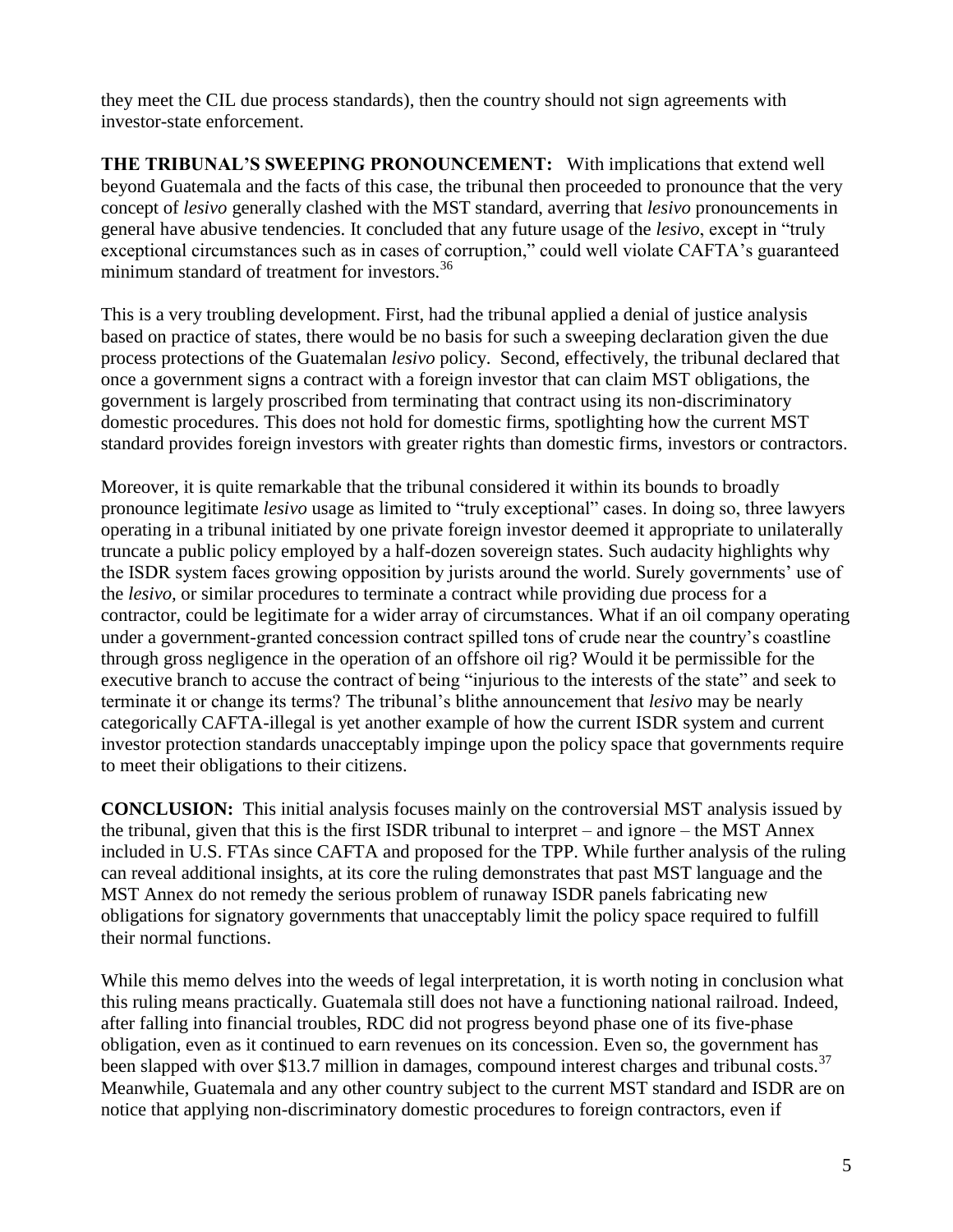providing due process, can result in millions of dollars in damages. The tribunal's decision to make good on this threat leaves a chilling effect on governments' efforts to serve their citizens.

## ENDNOTES

 $\overline{a}$ 

<sup>14</sup> *RDC v. Guatemala*, para. 91.

<sup>&</sup>lt;sup>1</sup> Railroad Development Corporation (RDC) v. Republic of Guatemala, ICSID Case No. ARB/07/23, Award (June 29, 2012). (Hereinafter "RDC v. Guatemala".)

<sup>&</sup>lt;sup>2</sup> See *RDC v. Guatemala*, para. 283. This is an estimated award amount based on current projections. The amount is subject to change, as noted in paragraph 283, depending in part on the date at which Guatemala pays the award. <sup>3</sup> *RDC v. Guatemala*, para. 283.

<sup>&</sup>lt;sup>4</sup> The *lesivo* declaration was adopted on August 11, 2006. Under the overoptimistic assumption that the government could repay the entire award amount of approximately \$11.3 million by August 11 of this year, Guatemala would owe six years of compound interest. At the decided rate of six-month LIBOR plus two percentage points (2.74%), and assuming annual interest calculation, total interest would thus amount to \$1,990,906.

<sup>5</sup> *RDC v. Guatemala*, para. 283.

<sup>&</sup>lt;sup>6</sup> The relevant Annex is 10-B under CAFTA. Parallel wording has been proposed as Annex12-B in the leaked TPP Investment Chapter text, available a[t http://tinyurl.com/tppinvestment.](http://www.citizenstrade.org/ctc/wp-content/uploads/2012/06/tppinvestment.pdf)

<sup>7</sup> See, for example, *Occidental Exploration and Production Co. v. Ecuador, Tecmed v. Mexico*, and *El Paso v. Argentina*.

<sup>8</sup> *RDC v. Guatemala*, para. 30.

<sup>&</sup>lt;sup>9</sup> See RDC v. Guatemala, Third Statement of Henry Posner III, para. 4.

<sup>&</sup>lt;sup>10</sup> See *RDC v. Guatemala*, para. 269.<br><sup>11</sup> Other Latin American countries that

<sup>11</sup> Other Latin American countries that employ a *lesivo*-initiated administrative process include Mexico, Argentina, Peru, Ecuador, and Costa Rica. For Mexico, see R. Fraga Jimenez, "El Juicio de Lesividad en el Procedimiento Contencioso Administrativo Mexicano," Thesis, Universidad de las Américas Puebla, 2004, section 3.3.2. For Argentina, see José Roberto Dromi, "El Proceso Administrativo en el Derecho Argentino," R.D., U.C.V. Vol. I, 1977, p. 82.. For Peru, see Ramón Huayapa Tapia, "Algunos Temas Puntuales en Relación a la Regulación Normativa del Proceso Contencioso-Administrativo de "Agravio" o de Lesividad en la Ley que Regula el Proceso Contencioso Administrativo del Peru," *Derecho Administrativo: Revista de Doctrina, Jurisprudencia, y Práctica*, July/September 2010, Buenos Aires, p. 4. For Ecuador, see Nelson Fernando López Jácome, "La Interposición del Recurso de Lesividad como Mecanismo de Control de la Legalidad Dentro de la Jurisdicción Contencioso Administrativa," Masters of Law Program, Universidad Andina Simón Bolívar--Ecuador, 2008, p. 41. For Costa Rica, see Amanda Grosser Jiménez and Karen Núñez Víquez, "Modificaciones del Código Procesal Contencioso Administrativo en la Legitimación Activa y la Capacidad Procesal: Análisis Comparativo," Thesis, Universidad de Costa Rica, 2011, p. 123.

<sup>&</sup>lt;sup>12</sup> The Ley de lo Contencioso-Administrativo was first enacted under Legislative Decree number 1550 in 1928 (see [http://200.12.63.122/gt/mostrar\\_ley.asp?id=7222\)](http://200.12.63.122/gt/mostrar_ley.asp?id=7222). In that original version, Article 3 stated: "Podrá también interponerse el recurso de lo contencioso-administrativo por la propia Administración, respecto a las providencias y resoluciones que por acuerdo gubernativo se declaren lesivas para los intereses del Estado, salvo el caso de que hubieren transcurrido cinco años desde la fecha en que se profirió la resolución de que se trata." The Ley de lo Contencioso-Administrativo and its *lesivo* provisions were subsequently revised but maintained under Legislative Decree 1881 and Legislative Decree 119-96. Source: Juan Carlos Estrada Flores, "La Autonomía Municipal y la Lesividad Administrativa," Thesis, Universidad Francisco Marroquin, October 2004.

<sup>13</sup> *RDC v. Guatemala*, para. 61.

<sup>&</sup>lt;sup>15</sup> Dirección de Administración de Comercio Exterior, "Report Regarding Contencioso-Administrativo Processes Concerning *Lesivo* Declarations," website of Guatemala's Dirección de Administración de Comercio Exterior , accessed July 11, 2012.

<sup>16</sup> *RDC v. Guatemala*, para. 152.

<sup>17</sup> *RDC v. Guatemala*, para. 152.

<sup>&</sup>lt;sup>18</sup> With respect to National Treatment, RDC accused Guatemala of declaring *lesivo* in order to show railway favoritism to one Ramon Campollo, a Guatemalan owner of a sugar business who had expressed interest in investing in the restoration of one of the railway lines (*RDC v. Guatemala*, para. 94). How might the government's opinion of a railroad contract be a gift to a sugar producer? Despite RDC's interesting theory that the government was secretly scheming to annul the contract so as to hand a rail line to Campollo to transport his sugar, the tribunal was "not persuaded" by the allegation of national treatment (*RDC v. Guatemala*, para. 110.) The tribunal noted that a), a sugar businessman and a rail company could not be considered to be in "like circumstances" (a prerequisite of illicit